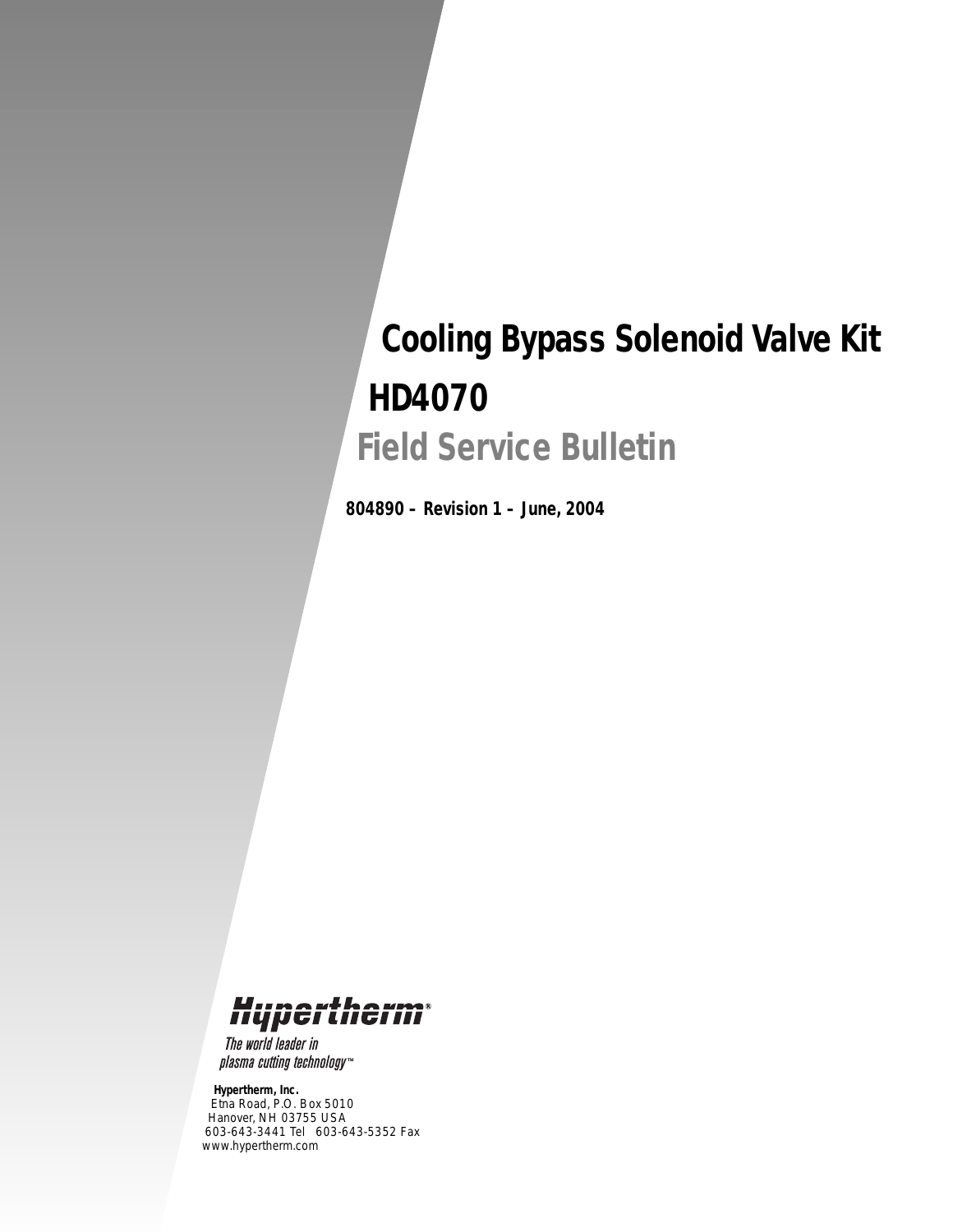

### **Introduction**

**Purpose –** This kit provides the parts needed to increase coolant flow through the flow-switch.

#### **128936 – Kit Contents**

| <b>Part Number</b> | <b>Description</b>      | Qty |
|--------------------|-------------------------|-----|
| 229037             | Wire group              |     |
| 229038             | Solenoid valve assembly |     |

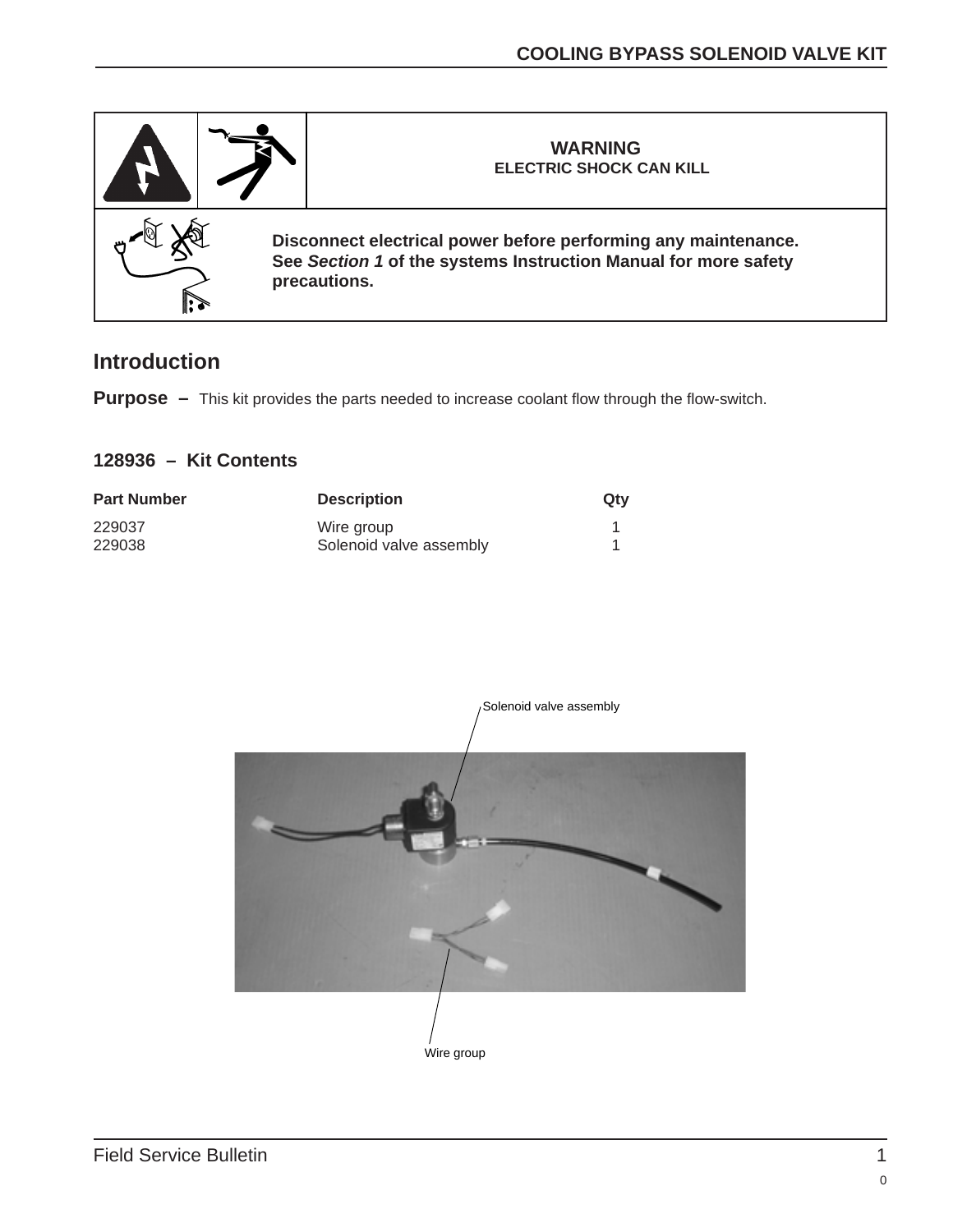### **COOLING BYPASS SOLENOID VALVE KIT**

1. Disconnect power to the power supply and remove left side access panels.



2. Drain coolant until sight glass shows half empty, minimum.



3. Use a 1/2" wrench to disconnect the black by-pass hose at both ends. Save 1 nut. Discard hose and ferrules.



black bypass hose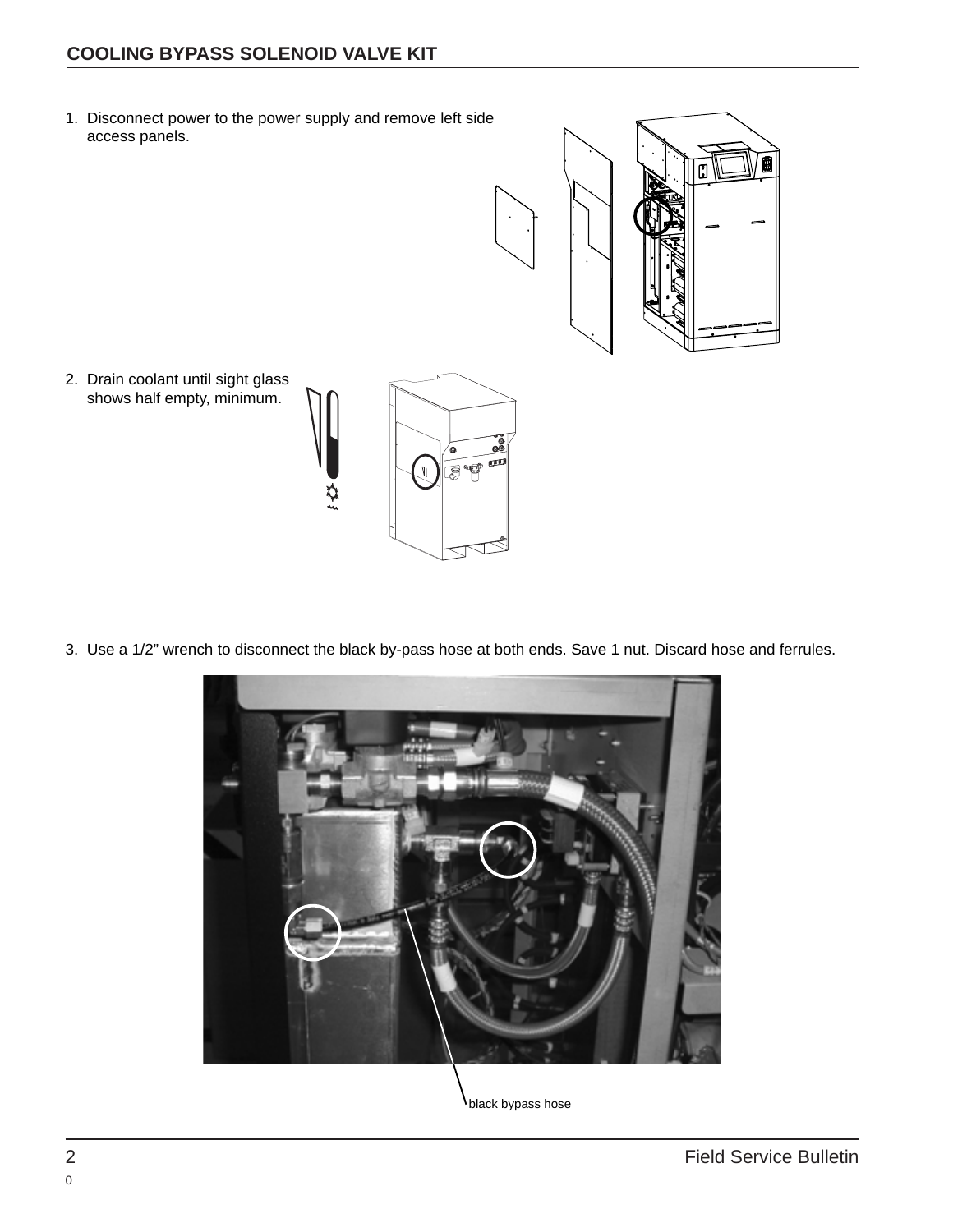- Threaded adapter Elbow fitting
- 4. Remove elbow fitting using a 3/8" wrench. Hold threaded adapter with a 11/16" wrench.

5. Use an 11/16" wrench to disconnect the blue return hose.

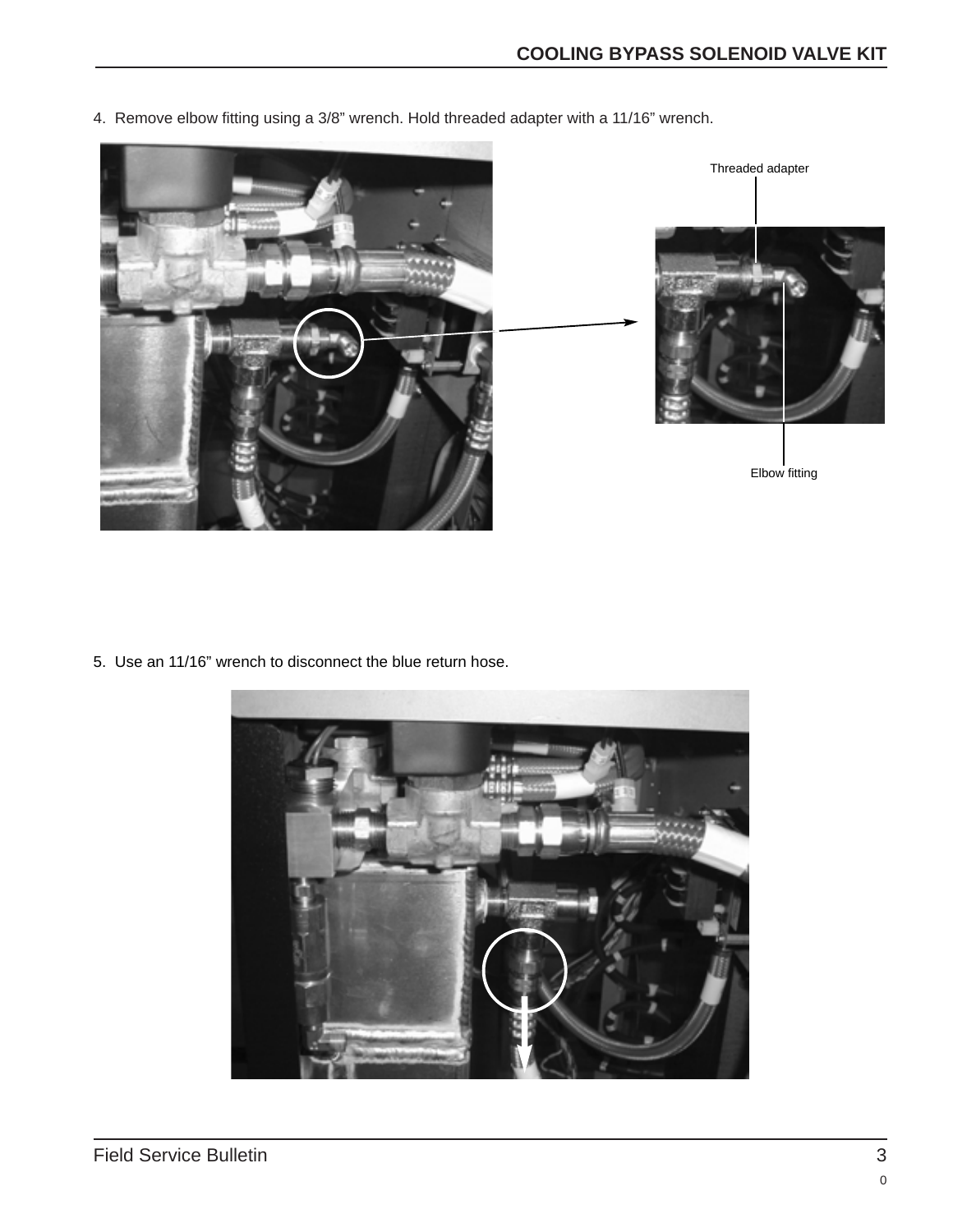6. Use an 11/16" wrench to remove the outlet elbow from the new valve in this kit.



7. Use a 1/2" wrench to remove the black hose from the new valve in this kit.



8. Apply thread sealer (Loctite or equivalent) to fitting and install outlet elbow into power supply.

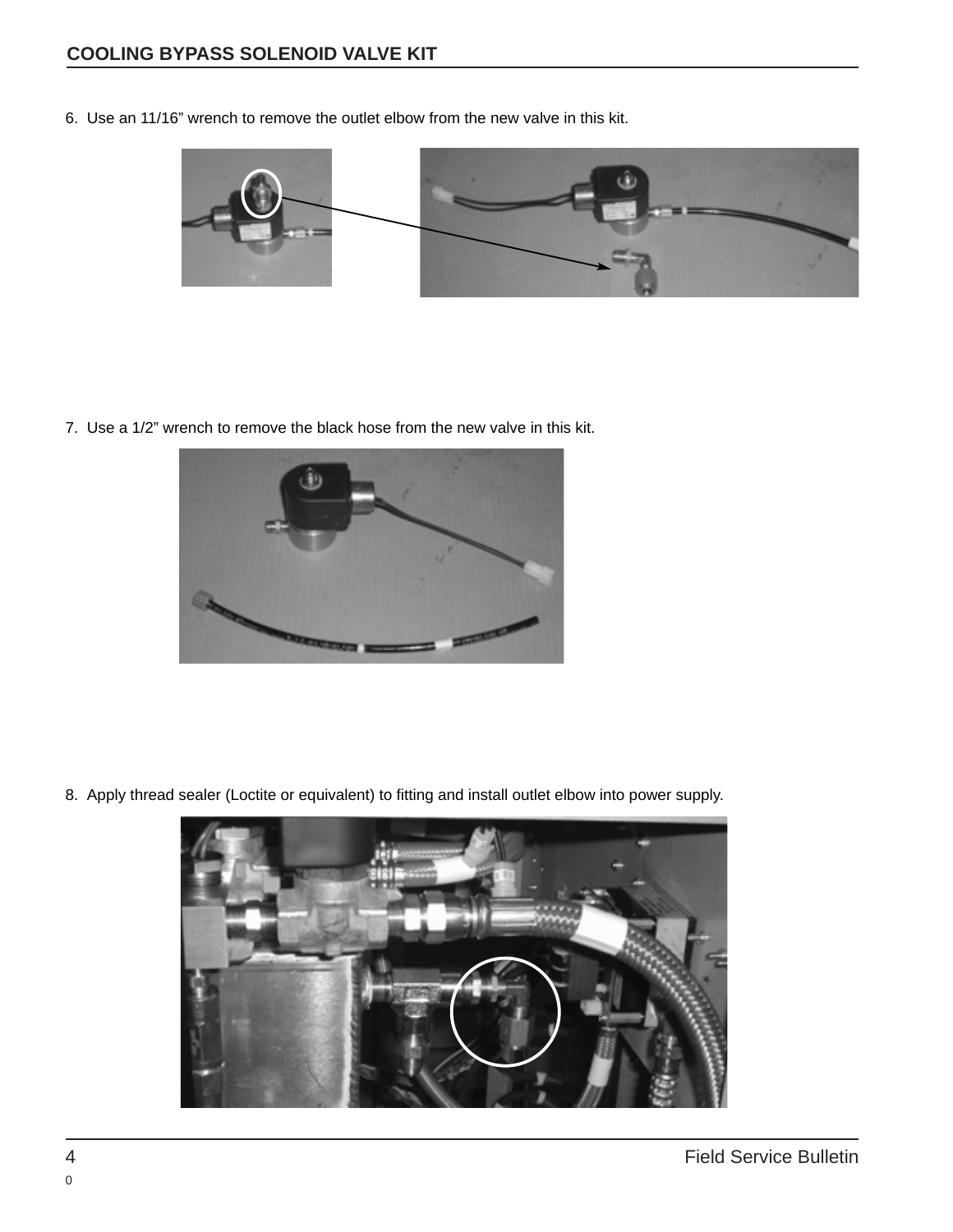

9. Install new valve on the outlet elbow, hand tight, with inlet orifice pointing at you.

10. Install new by-pass hose. Use the nut that was saved in step 3. Tighten with 1/2" wrench.



11. Reconnect the blue return hose and Tighten with an 11/16" wrench.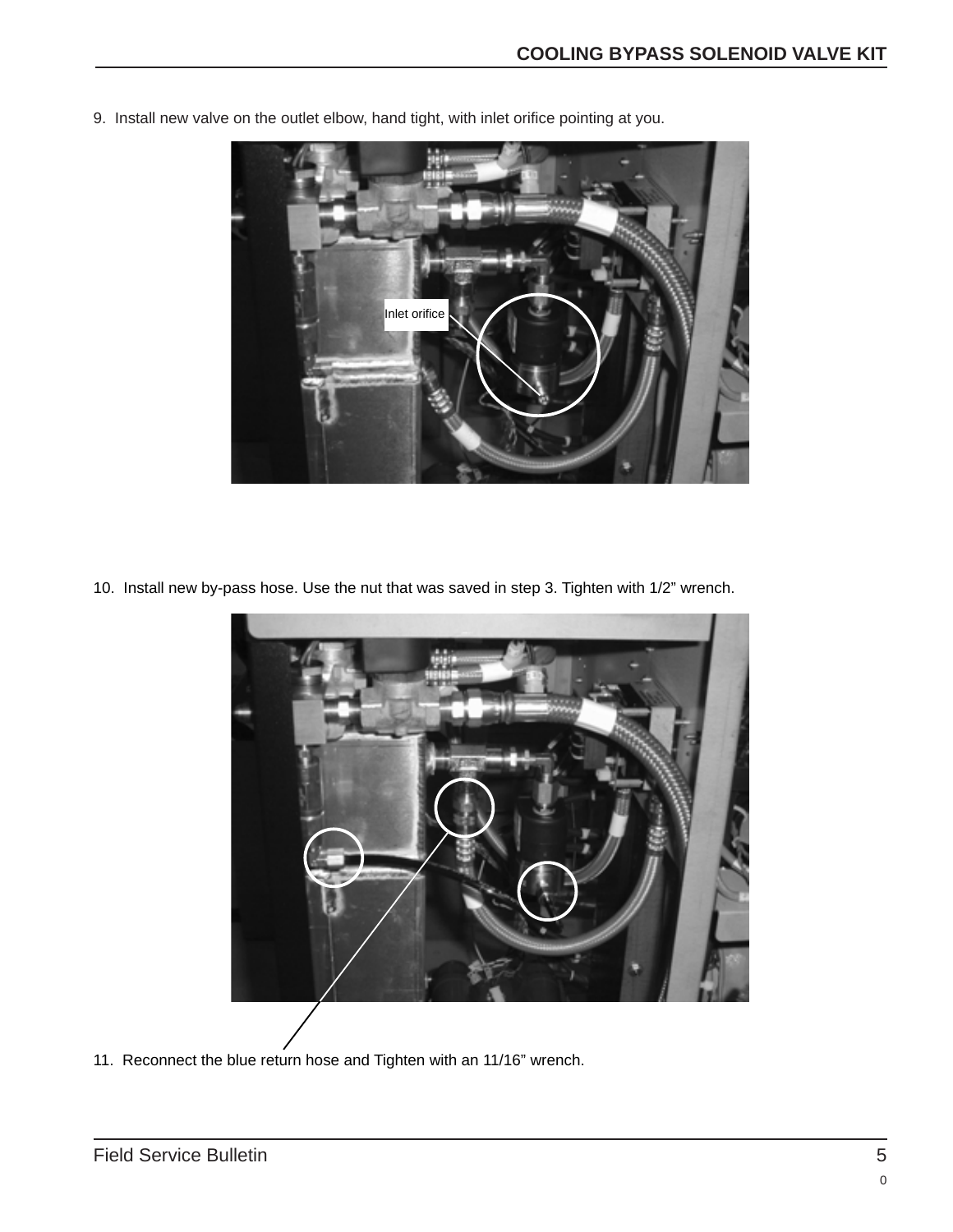

12. Unplug valve (connector P6) from wiring harness (connector J6).

13. Plug in jumper to P6. Female ends (sockets) connect to solenoid valves. Male end (pins) connects to harness.



14. Add coolant until the system is full (see filling the power supply with coolant in the instruction manual) and replace side panels.